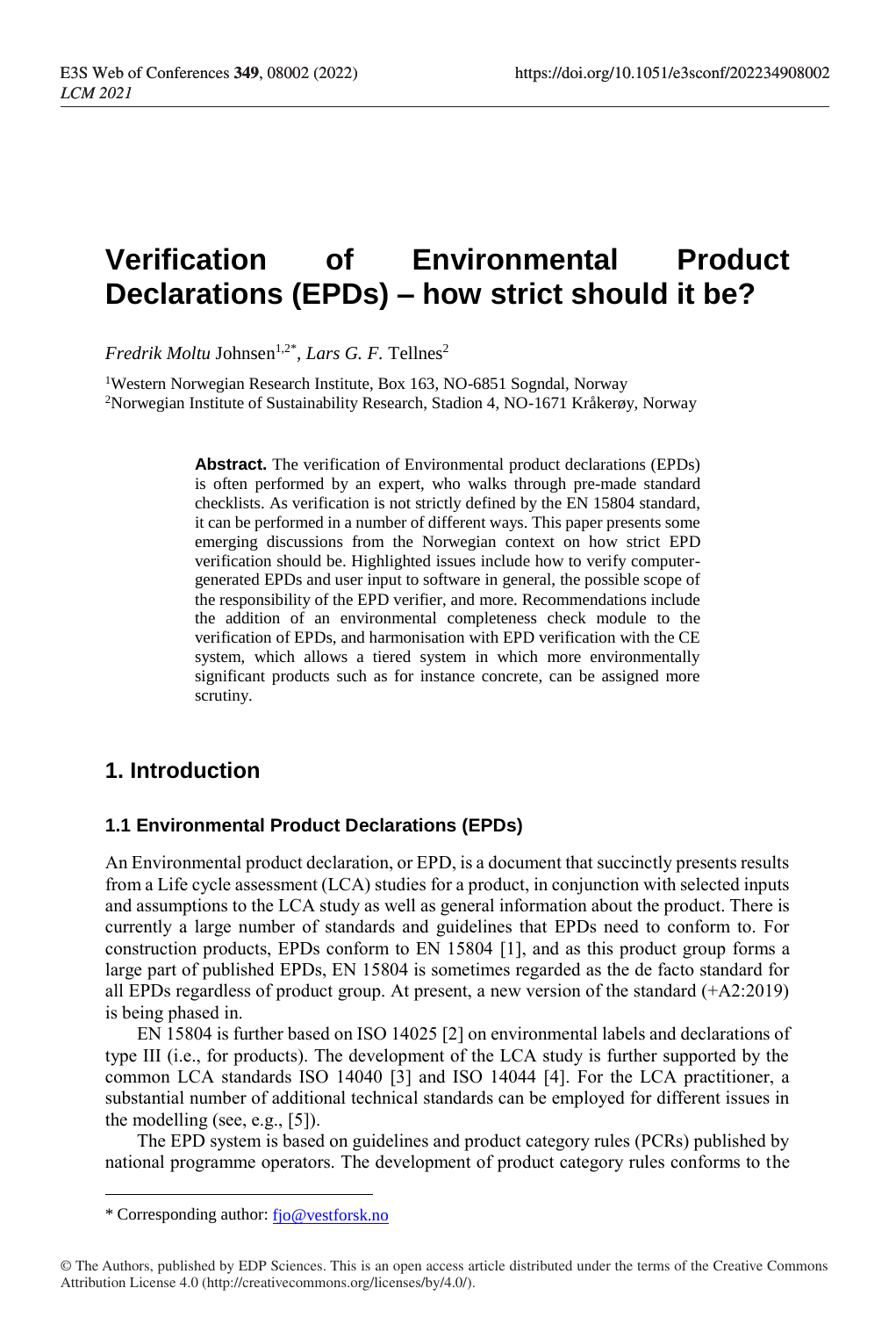standard ISO 21930:2017, but apart from this the national programme operators have some degree of freedom. This can be observed in the use of different templates and to some extent different content in EPDs from different national programme operators. There might also be different national practices when it comes to technical issues and accepted practice, but the extent of such differences is not always completely known. In the following, this paper will primarily take into account the Norwegian case.

### **1.2 Verification of EPDs**

The term «verification» in the context of environmental declarations was originally defined with basis in ISO 9000:2005 [6], as pointed out by ISO 14025:2006, clause 3.9. The definition provided in the latter is: «confirmation, through the provisions of objective evidence, that specified requirements have been fulfilled». For the Norwegian EPD system, such requirements are to some extent summarised by guidelines, but more prominently in verification checklists that conform to the requirements of the relevant standards. In addition, the applicable PCR needs to be consulted during verification.

In practice, the verifier thus needs to take properly into account at least the verification checklist, the PCR document, the applicable EPD and the EPD background report with appendices. In addition, knowledge about EN 15804, ISO 14040, ISO 14044 and ISO 21930 [7] is required. Optimally, the verifier should also know typically emerging issues in LCA modelling, and how these relate both to hypothetical environmental hotspots in the relevant value chain and, in turn, their link to all environmental impact categories and the life cycle impact assessment methods, both at the overarching methodological level and with regard to individual characterisation factors. The verifier thus ought to have some previous knowledge about known environmental issues in the value chain of the product in question.

ISO/TS 14071:2014 [8] on critical review in LCA is also relevant, as pointed out by ISO 21930:2017 ch. 11; however, EPD verification should probably not be regarded as an exact equivalent to the critical review process in LCA, and the critical review concept will thus not be further discussed here. As for the issue of verification in EN 15804+A2:2019, it is only superficially described in clause 8.4 and ch. 9, and leaves many emerging questions open to further interpretation.

At a more fundamental level, reasons for the establishment of the verification system can be that it is hard to spot own LCA modelling errors, it may lower the risk of sloppy work or cheating, and it may improve fair competition. In sum, verification is a process to support the EPD developer with the often very complex LCA model and report and to ensure high quality and a comparable level of EPDs for adequate further use of the environmental information.

### **1.3 Aim of study**

As the EPD verifier cannot be omniscient about all potentially and actually relevant issues in the verification process, this begs the question of when verification is good enough in practical terms, or how strict it should be. For this purpose, other product certification schemes were reviewed in order to find potential good practice for efficient verification. A workshop was then conducted in 2021 which included representatives of other product certificates, EPD stakeholders and the construction industry. The workshop focused on glue laminated timber as the work was within the context of the research project *RENTRE* (for more information on the project see Acknowledges below). The aim of the workshop was not to find consensus or best practice; it was to map the issues and potential solutions for more efficient verification.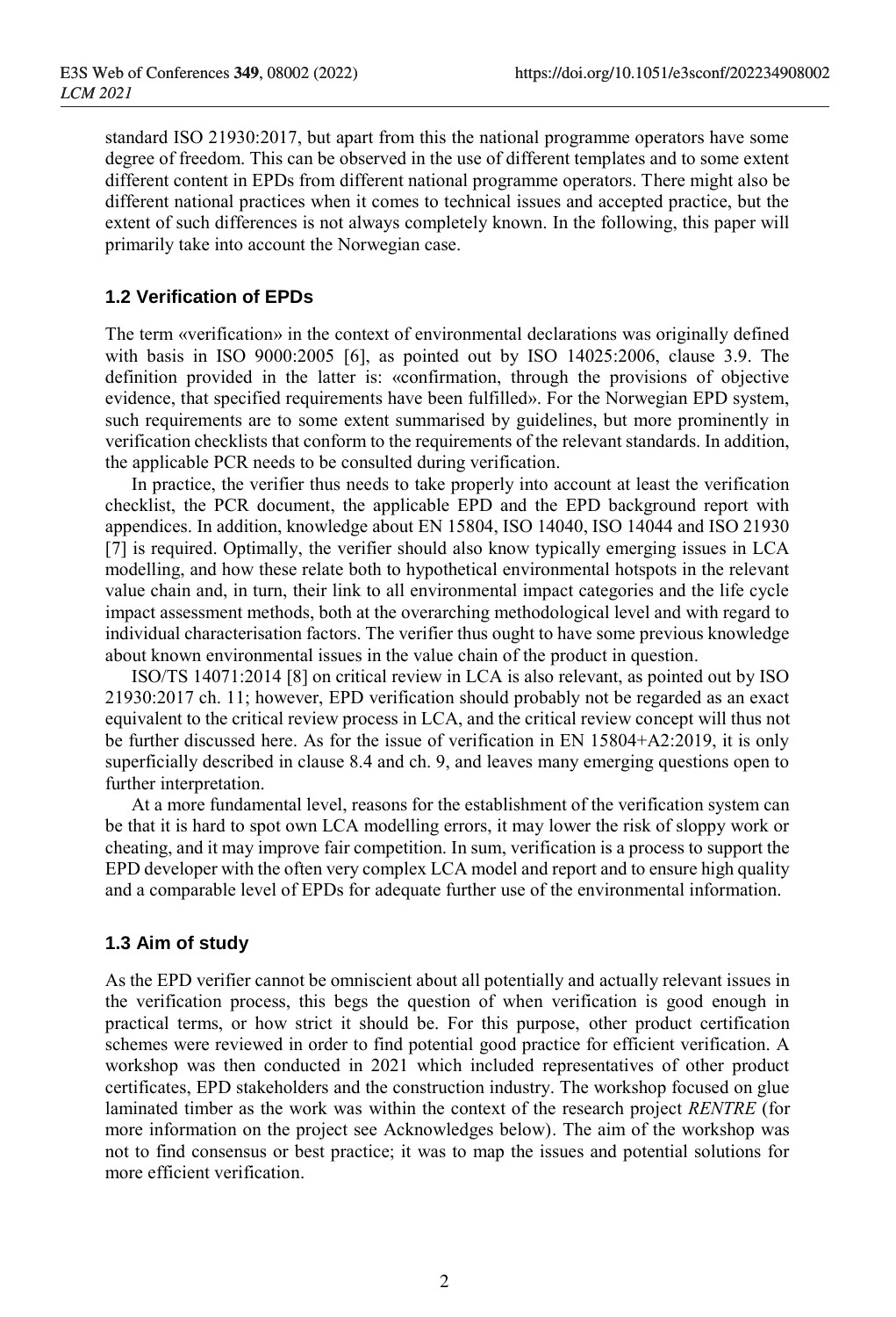In the following chapter, we present six current emerging issues in EPD verification that were identified on the basis of these discussions. What we consider the key lessons learnt and our recommendations for improvements of the EPD system, are summarised in chapter 3.

# **2 Current emerging issues in EPD verification**

#### **2.1 Software-generated EPDs**

Over the last few years an important development has been an increase in publication of software-generated EPDs. These have at the time of writing to some extent replaced manual EPDs. The structure of the verification of these generated EPDs has been a matter of some controversy in the Norwegian system.

As a point of inception, the implementation of a software tool for a particular product group has had to be approved by an independent verifier, with the help of one example EPD and a background report.

A practical problem in this regard was that the verifier of the tool was hired for a smaller, time-limited project, whereas potential quality issues with generated EPDs remained a continuous problem also after this verification was finished. This prompted several questions:

• whether each individual generated EPD from this tool could be claimed to be verified in the regular sense by the verifier of the generic tool,

• whether the verification of the tool (and therefore pre-verification of generated EPDs) was sufficient in practice to detect and avoid future potential errors,

• which actor had the key responsibility to ensure the quality of the individually generated EPDs (e.g., business, software developer, programme operator),

• overall, whether generated EPDs actually were of sufficient quality.

The verification of generated EPDs is at the time of writing being restructured into a more systematic approach in the Norwegian system, where these emerging issues are taken more into account.

#### **2.2 Errors**

Informal reviews have suggested that many EPDs, whether manual or generated, have at least minor error in the results, particularly for the less emphasised environmental impact categories. Should the verifier actively watch out for errors that become clear even after publication of the EPD, or does publication end all responsibility?

EPD verification is a relatively short project with a low cost frame from the context of a researcher or consultancy. The extension of the time frame of the responsibility would be impractical for the verifier, and it would also be difficult to estimate the actual costs in advance. Moreover, errors that have already avoided the eye of both the verifier and the developer would by nature be hard to detect in anything but an accidental manner. It would thus be difficult to know which concrete error-seeking tasks the verifier should perform in a system of protracted verifier responsibility.

For computer generated EPDs, it has been found that in comparison to manual EPD, the responsibility of the verification has become spilt between three actors instead of one, which further complicates the issue.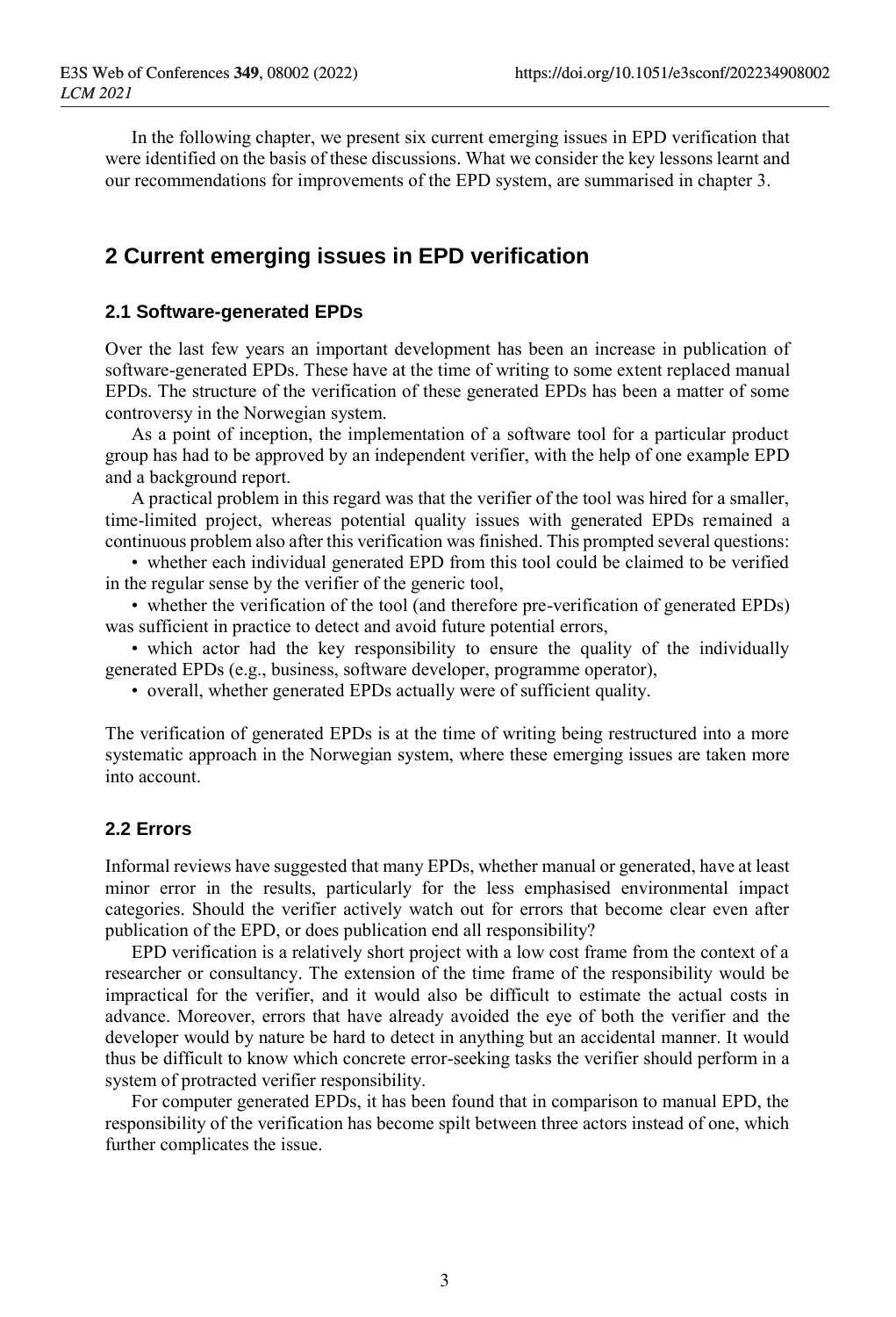### **2.3 Keyboard input to LCA software**

Another issue relating to software is that inventory tables in the LCA report may differ from the actual number and formulae input to the LCA software. The software model implementation of the inventory data may be flawed or inconsistent with the tables in a number of ways, and thus introduce errors in the results. A question is therefore whether the verifier should be mandated to check the implementation of numbers and formulae as typed into the software, or only the more generic inventory data tables as typically stated in the LCA report.

A detailed check of every number and every formula can be both difficult and timeconsuming. It may become perceived as tedious and nitpicky to the verifier, and it might also require an expanded verification cost frame. In present verification practice, this task is perhaps unlikely to be given full priority, although it is possible that this can vary between different verifiers.

#### **2.4 Consequential modelling**

Published EPDs in Norway are almost exclusively based on attributional modelling. Some instances of consequential modelling have been seen, however, which can introduce difficulties in comparison between individual EPDs. This issue can possibly be easily resolved at the PCR development level, but due to the difficulty of interpolating between these methodologies, the problem seems to simply be avoided at times.

#### **2.5 Narrow checklist walkthrough or holistic environmental assessment?**

Another emerging issue concerns the practical role of the EPD verifier. The most succinct way of describing the verification process is that it involves going through a checklist, at the best of the ability of the verifier. As indicated by [9], LCA/EPD may be expected to conform pragmatically to the different guidelines and standards, but not to comply with them in a strong sense. Furthermore, the verifier cannot know definitely which potential environmental issues are important and which are not, as, for instance, the valuation/weighting problem in LCA is unresolved and to a substantial extent contingent on perspective [10].

In EPD practice, experience may have shown that the competence of individual LCA practitioners often seems to be sufficient with regard to the modelling of the technosphere, but somewhat lacking with regard to complete knowledge of environmental impacts and impact assessment methods. Additional environmental issues not addressed by the regular impact indicators are rarely if ever included in EPDs. With the expansion of the scope of impact assessment in the A2:2019 version of EN 15804 more issues can be assessed, but at the same time one must then logically expect practitioners and verifiers to have an even less complete grasp of all the methods and implications.

Although EN 15804 delimits regular EPD development to a selection of impact categories (ref., e.g., clause 6.5 in the A1:2013 version), a prudent question is whether ISO 14025 clause 5.3 applies. It states that for Type III environmental declarations, «all relevant environmental aspects throughout its life cycle shall be taken into consideration and become part of the declaration», and that «relevant environmental aspects that have not been covered by LCA shall be addressed using other appropriate methods».

The demand for completeness with regard to documentation of environmental damage from the product as found in ISO 14025 can in fact be strongly contrasted with the more narrow checklist logic of the EPD world, particularly as the checklists also primarily regard purely technical issues. How to approach the environmental completeness referred to in ISO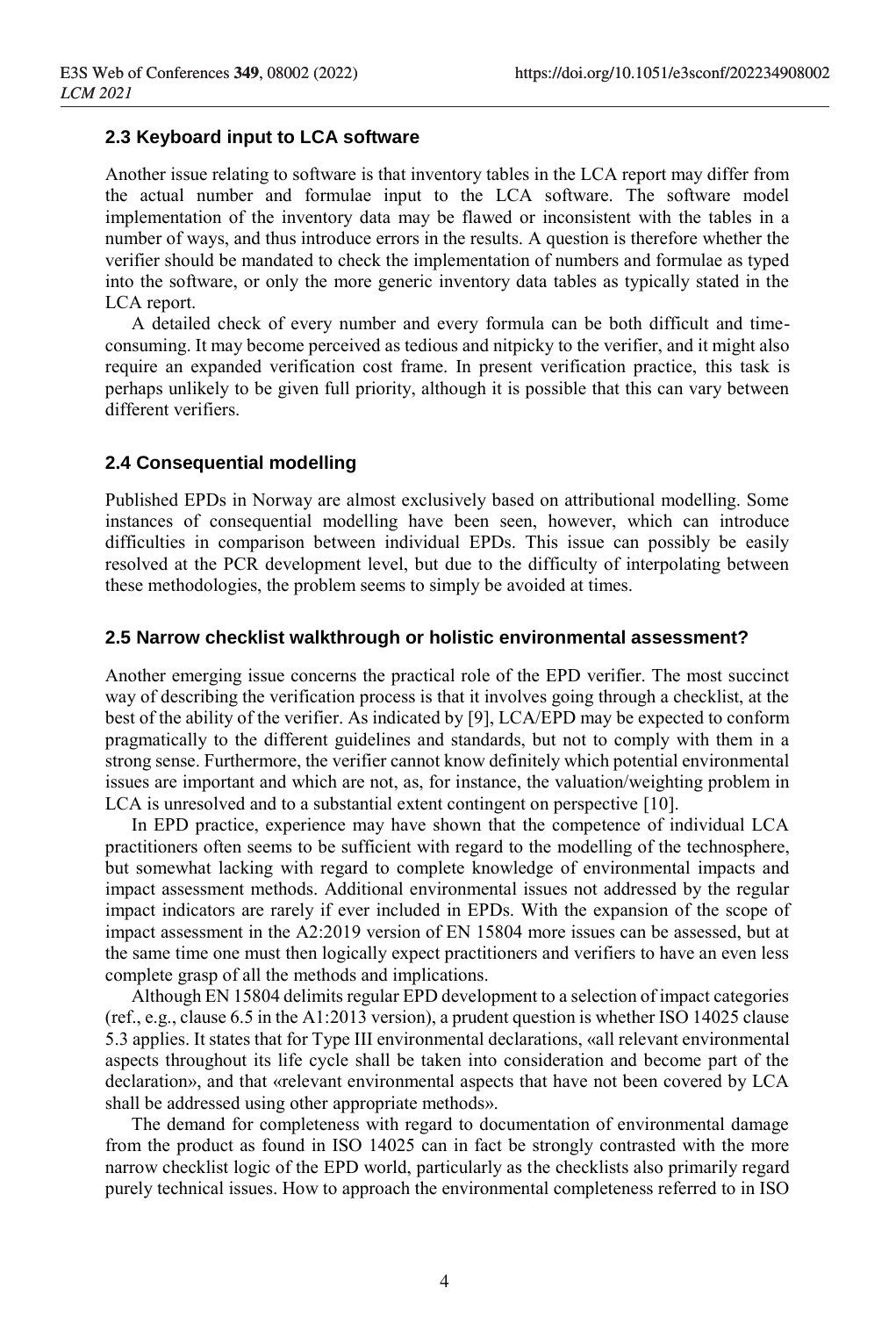14025 appears to be a pressing issue. An «environmental completeness check» could possibly be formalised as a vital extra task within EPD verification in a future system.

#### **2.6 Potential harmonisation between verification in the EPD and CE systems**

When something goes wrong within a very rigid and rule-based system, the intuitive response will often be to make the system even more rigid, with even more points to check. The philosophy of verificationism can historically be linked to logical positivism and modernism in general, which, however, were never very concerned with the environment – in fact, quite the contrary. EPD verification can perhaps become too formalistic, so that the interest in the actual area of protection, i.e., the environment, would easily be underestimated.

In short, thinking correctly about the environment probably requires an open mind, which is not always encouraged by excessive standardisation and verification. In the context of «industrial ecology», it seems clear that the EPD system is quite «industrial», and could perhaps gain from being more about «ecology». And thus it can perhaps be recommended to work smarter, not stricter when it comes to EPDs?

In the CE system, the Assessment and Verification of Constancy of Performance, AVCP is divided into five categories [11, 12] as shown in Table 1. The scope of verification aspects varies from where the manufacturer has all responsibility to where a third party notified body has continuous assessment of samples and production control.

| <b>AVCP</b>              | $1+$         |              | $2+$          | 3             | $\overline{\mathbf{4}}$ |
|--------------------------|--------------|--------------|---------------|---------------|-------------------------|
| Factory                  | Manufacturer | Manufacturer | Manufacturer  | Manufacturer  | Manufacturer            |
| production               |              |              |               |               |                         |
| control (FPC)            |              |              |               |               |                         |
| Further testing          | Manufacturer | Manufacturer | Manufacturer  |               |                         |
| of samples               |              |              |               |               |                         |
| taken by the             |              |              |               |               |                         |
| manufacturer             |              |              |               |               |                         |
| Assessment of            | Notified     | Notified     | Manufacturer  | Notified body | Manufacturer            |
| the                      | body         | body         |               |               |                         |
| performance              |              |              |               |               |                         |
| Initial                  | Notified     | Notified     | Notified body |               |                         |
| inspection               | body         | body         |               |               |                         |
| (plant and               |              |              |               |               |                         |
| FPC)                     |              |              |               |               |                         |
| Continuous               | Notified     | Notified     | Notified body |               |                         |
| surveillance,            | body         | body         |               |               |                         |
| assessment               |              |              |               |               |                         |
| and evaluation<br>of FPC |              |              |               |               |                         |
| Audit $-$                | Notified     |              |               |               |                         |
|                          |              |              |               |               |                         |
| testing of               | body         |              |               |               |                         |
| samples taken            |              |              |               |               |                         |
|                          |              |              |               |               |                         |
| by the<br>Notified Body  |              |              |               |               |                         |

**Table 1.** AVCP categories and scope of verification aspects.

CE assessment verification can thus be more strict for more important construction materials such as concrete and glued laminated timber, and less strict for less important materials such as mouldings.

This tiered approach can be relevant also for EPDs: Could there be a more thorough verification procedure for building materials that carry more impact?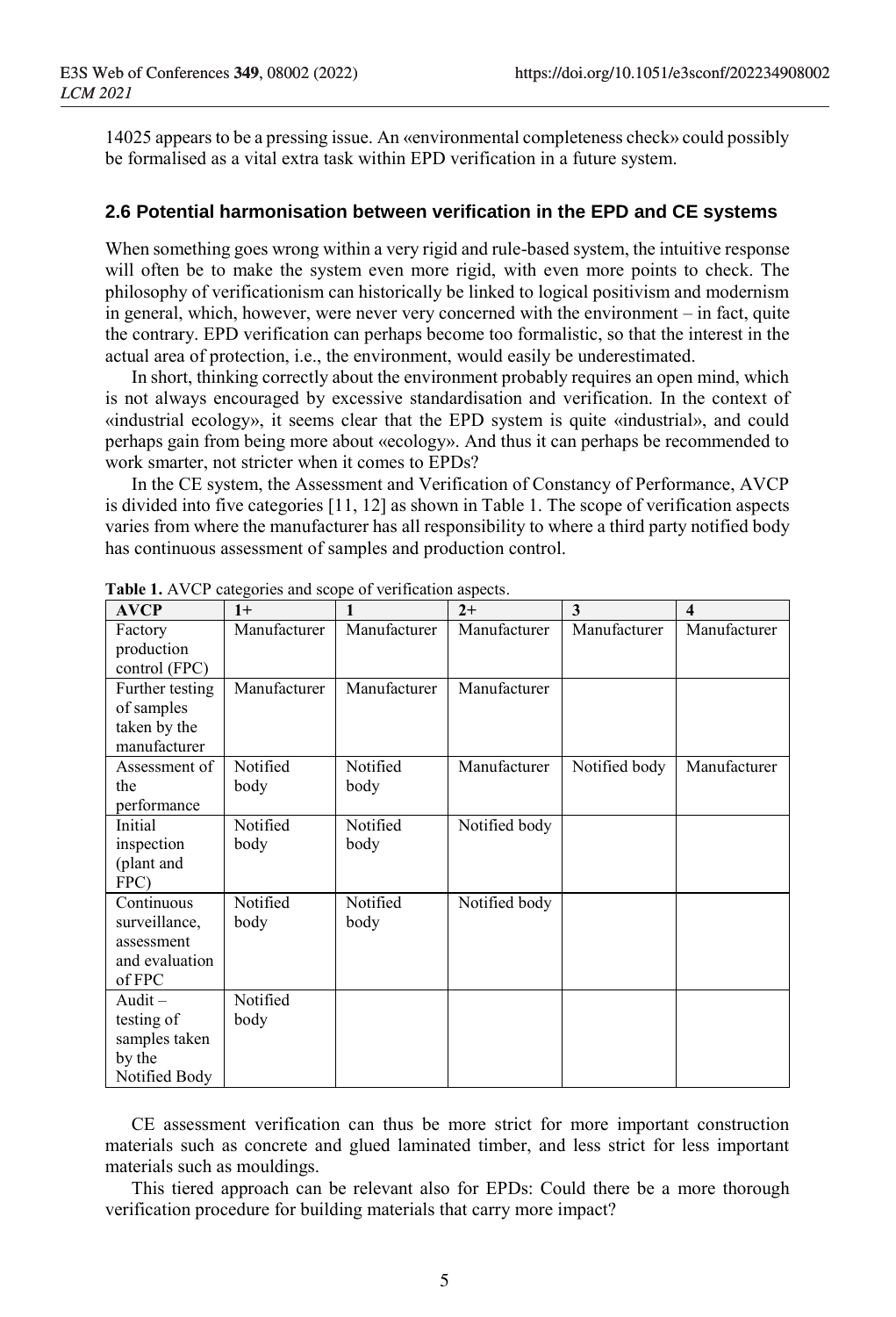# **3 Discussion and concluding remarks**

In practice, the verifier cannot and does not have perfect knowledge about every issue in each standard, nor about the value chain, nor about every impact assessment methods, nor about all the links that can be drawn between these. If appropriately designed, an applicable checklist can help with acknowledging that most relevant issues have been covered by a verification. Nevertheless, there will still be a very large room for subjective evaluation, which remains contingent on the theoretical knowledge and practical experience of the verifier. Eventually, due to the overwhelming potential scope of «perfect» EPD verification the practical and epistemic limitation of each verifier has to be respected, which means that no absolutes should be placed on what is «good enough» verification. It needs to be acknowledged that existing EPDs are imperfect, while constructively paving the way towards continuous improvement – for the sake of the environment.

This paper has presented a few tentative suggestions for EPD verification, the most important being:

• particularly considering the verification of computer-generated EPDs,

• adding an environmental completeness check to EPD verification in accordance with ISO 14025, and

• introducing a tiered approach such as that found in the CE system, which may move required scrutiny from unimportant products to products that have a substantial environmental impact. The tiered approach can also provide stricter requirements on some issues within product categories that are found to be important.

**Acknowledgements.** We would like to acknowledge the contribution of the participants of the verification workshop and their inputs. Also we would like to thank Oslofjordfondet (Regional Research Grant) that has supported the project "Development of climate smart cross laminated timber" (RENTRE) for Splitkon AS and other business partners: Viken skog, Dynea ASA and Begna Bruk AS. The project runs from 2019 to 2022 and more information is available at<https://norsus.no/en/prosjekt/utvikling-av-klimasmart-krysslimt-tre-rentre/>

## **References**

- 1. EN 15804+A1:2013+A2:2019. Sustainability of construction works. Environmental product declarations. Core rules for the product category of construction products.
- 2. ISO 14025:2006. Environmental labels and declarations Type III environmental declarations - Principles and procedures
- 3. ISO 14040:2006. Environmental management Life cycle assessment Principles and framework
- 4. ISO 14044:2006. Environmental management Life cycle assessment Requirements and guidelines
- 5. L. G. F. Tellnes, C. Ganne-Chedeville, A. Dias, F. Dolezal, C. Hill, E. Z. Escamilla, iForest **10** (2017)
- 6. ISO 90000:2005. Quality management systems
- 7. ISO 21930:2017. Sustainability in buildings and civil engineering works Core rules for environmental product declarations of construction products and services
- 8. ISO/TS 14071:2014. Environmental management Life cycle assessment Critical review processes and reviewer competencies: Additional requirements and guidelines to ISO 14044:2006
- 9. R. Heijungs, Int. J. Life Cycle Assess. **19**: 473-476 (2014)